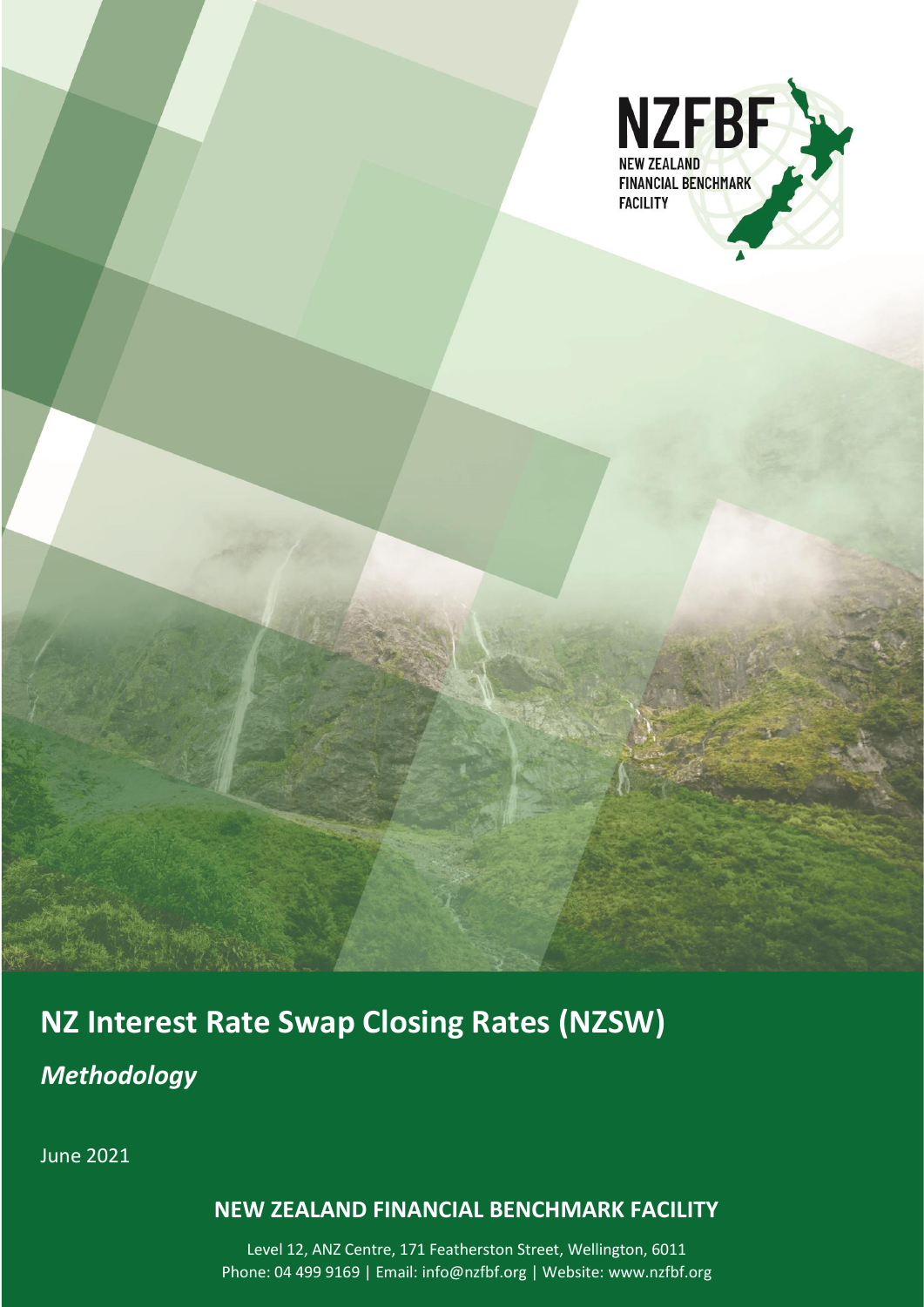# **NZ Interest Rate Swap Closing Rate Pricing Service (NZSW)**

# **Methodology**

# 1.0 **INTRODUCTION**

The methodology for NZSW should be read in conjunction with the Operating Guidelines and Principles for NZGS, NZSW, NZOS, NZBL, NZBO, NZBR, NZRR and NZNG. This document is available on the NZFBF website.

This document has been derived with the objective of ensuring:

- Where appropriate, the alignment with the IOSCO Principles for Financial Benchmarks.
- A transparent Closing Rate process is maintained.
- Conformance with global best practice.

This service provides Closing Rates that represent the mid-rates for pre-approved and eligible instruments and tenors as noted below. The Closing Rates are sourced from live and deal-able two-way quotations extracted from Bloomberg ALLQ pages at 16:32 NZST every Business Day. Closing rates are determined each business day for the following markets:

NZ Interest Rate Swaps (NZSW) – The New Zealand Interest Rate Swap Closing mid-rate represents pricing of a market standard interest rate swap for a range of different tenors, where the periodic floating rate payment is based on BKBM.

This document should be read in conjunction with the following NZFBF publications, all of which can be found on the NZFBF website:

- NZFBF Board Charter;
- NZFBF Constitution;
- NZFBF Code of Conduct & Conflicts of Interest;
- NZFBF Conflict Management Plan;
- NZFBF Complaint Process; and,
- NZFBF Whistle Blowing Process.

# 2.0 **THE PROCESS FOR CAPTURE, CALCULATION AND PUBLICATION OF NZSW CLOSING RATES**

### **2.1 Source of Data**

Quotations for each security, where available, will be extracted from Bloomberg ALLQ pages. The current Pricemakers are:

ANZ Bank New Zealand Limited ASB Bank Limited Bank of New Zealand Westpac Banking Corporation – New Zealand Branch

The two-way quotations appearing on ALLQ can be updated instantaneously by Price-makers and are considered live quotes. This includes the actual bid and offer rates (yields) and volumes published on either side of the market.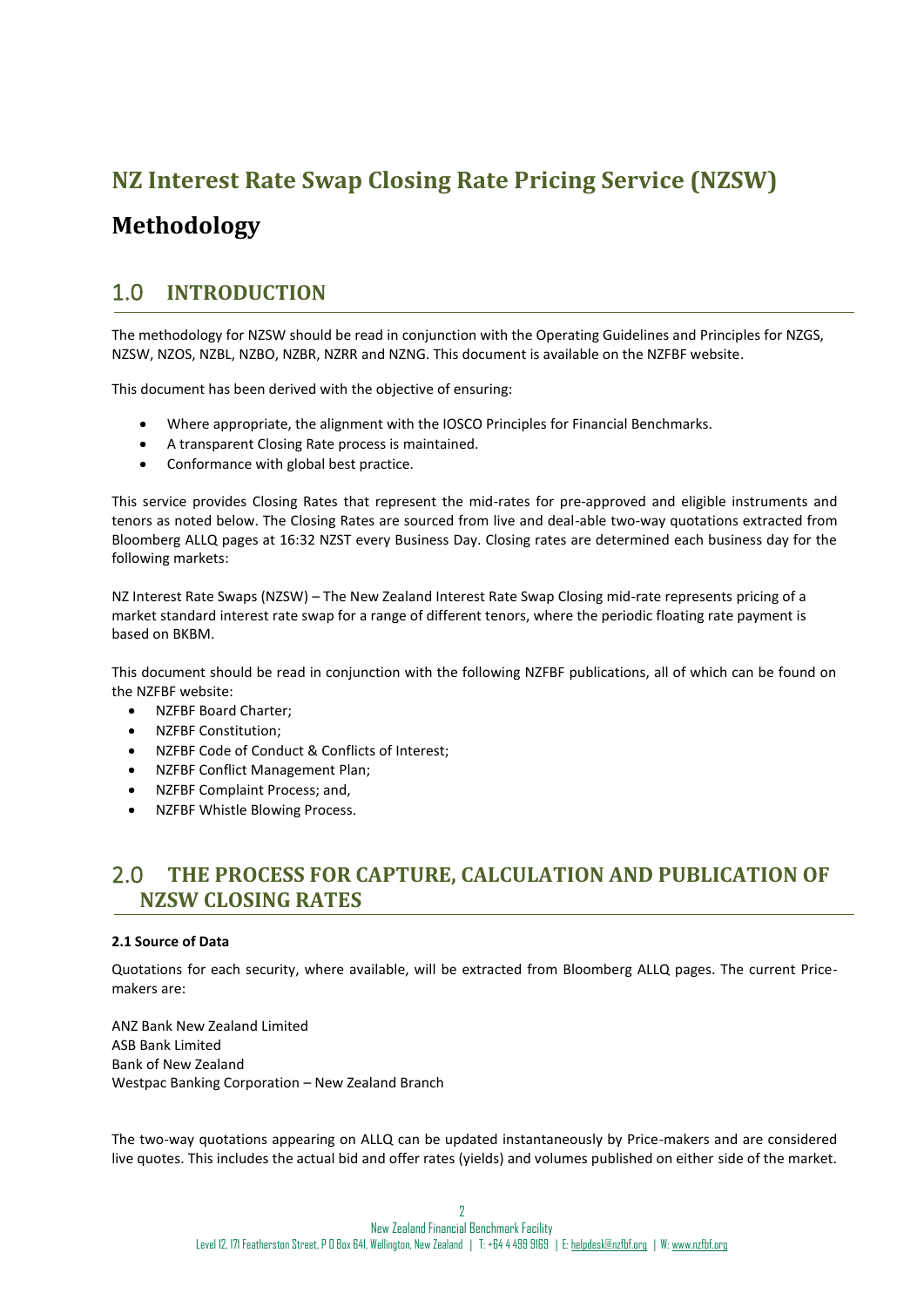The following data is extracted from the respective ALLQ pages:

- Pricing Source (PCS)
- Bid
- Ask (Offer)
- Bid Size
- Ask (Offer) Size
- Time stamp of last update

The quotations published are deal-able on a RFQ basis whereby a counterparty will request either a two-way quote or a specific bid or offer in a specified volume based on the pricing observed on screen. This RFQ will "pop up" on the Price-maker's Bloomberg and they can either accept or reject the terms of the RFQ, or respond with amended pricing (either an improvement or deterioration).

## **2.2 Time of Data Snap**

16:32 NZT

Three data snaps will be carried out at randomised intervals between 16:15 and 16:30. This data will be stored in accordance with the audit trail protocol outlined in section 5.3 of the Operating Guidelines and Principles and can also be used as part of the contingency procedures as outlined in section 2.6.

An additional data snap will be taken at 14:00 and utilised in the contingency procedures if required.

If a Price-maker is not publishing to Bloomberg on any of the four pre-close snaps, an email will be sent from the NZFBF Helpdesk requesting that they resume publishing prices.

## **2.3 Calculation Methodology**

The methodology is based on averaging all complying bids and all complying offers for each individual tenor/security from approved Price-makers. Data will be obtained in accordance with protocols outlined above.

- 1. For the quotations to be compliant and included in the calculation process, certain criteria are required to be met. These are as follows:
	- a. Comply with maximum bid/offer spread limits specified below.
	- b. The bid and offer are derived from a two-way price (i.e. a market price that simultaneously has a bid price (yield) and an offer price (yield)). One sided quotations will not be included in calculations.
	- c. The data will have been updated on the relevant Bloomberg ALLQ screens by Price-makers at least once in the 30mins preceding the official close (16:32). If this is not the case, the price is deemed to be stale.
- 2. A quorum of two compliant quotations is required to calculate the Closing Rates.
- 3. Reminder emails will be sent from the NZFBF Helpdesk to Price-makers advising them to resume publishing or updating quotations at the 14:00 data snap or any of the pre-close data snaps between 16:15 and 16:30.
- 4. Should the quorum not be met and stressed market conditions are deemed to be in existence by the Administrator, all published quotations (including those that do not comply with the bid/offer spread limits but excluding stale and one-sided quotations) from NZFBF approved Price-makers will be included in the Closing Rate determination.
- 5. Should stressed market conditions be deemed to be in existence and if three or more compliant and non-compliant quotations cannot be sourced, the NZFBF Helpdesk will contact the Price-makers in an effort to obtain a quorum for those tenors or securities that cannot be calculated. In the event that a quorum cannot be achieved following this step, no Closing Rate will be calculated.
- 6. The Closing Rate for each security or tenor will be derived in accordance with the following (unless stressed market conditions apply):
	- (Average of all complying bid rates + Average of all complying offer rates) / 2

Under stressed market conditions (non-complying does not include one-sided or stale quotations):

• (Average of all complying & non-complying bid rates + Average of all complying & noncomplying offer rates) / 2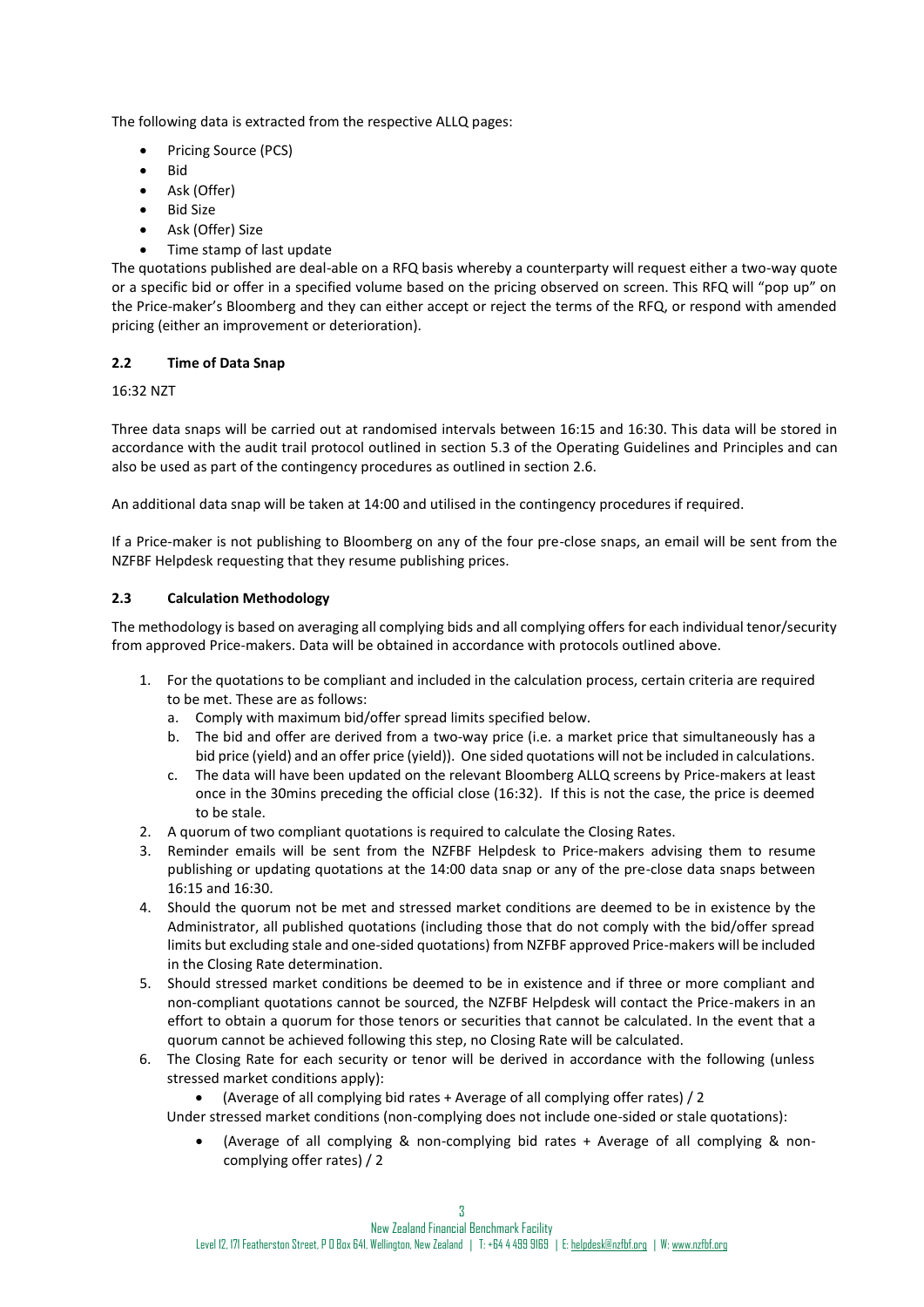- 7. Closing Rates will be calculated to four decimal places and rounded to the nearest .25 basis point. For example 2.1233 is rounded to 2.1225
- 8. Closing Rates will be calculated for the following tenors: 1, 2, 3, 4, 5, 6, 7, 8, 9, 10, 12, 15 & 20 years.
- 9. Bid/offer volumes will have no bearing on the outcome of the calculated Closing Rates.
- 10. If there is no updated bid and/or offer data available from all of the Price-makers simultaneously, section 2.6 sets out the contingency procedures which will operate.

### **2.4 NZSW Market Parcel Volumes and Maximum Bid v Offer spreads**

| Maturity       | Market Parcel Notional Principal | Maximum bid v offer spread (bp) |
|----------------|----------------------------------|---------------------------------|
| 1 year         | \$200 million                    | 4                               |
| 2 years        | \$100 million                    | 4                               |
| 3 years        | \$75 million                     | 4                               |
| 4 to 5 years   | \$50 million                     | 4                               |
| 6 years        | \$40 million                     | 4                               |
| 7 to 8 years   | \$30 million                     | 4                               |
| 9 to 10 years  | \$25 million                     | 4/8                             |
| 11 to 15 years | \$20 million                     | 8                               |
| 16 to 20 years | \$15 million                     | 8                               |
| 21 to 30 years | \$10 million                     | 8                               |

### **2.5 Calculation Scenarios**

#### **Scenario 1: (3y IRS)**

| <b>PCS</b>  | <b>Bid</b> | Ask  | BSz (MM) | ASz (MM) |
|-------------|------------|------|----------|----------|
| <b>ANZX</b> | 2.32       | 2.35 | 50       | 50       |
| <b>BNZ</b>  | 2.33       | 2.35 | 50       | 50       |
| <b>CBAA</b> | 2.325      | 2.35 | 50       | 50       |
| <b>WPAC</b> | 2.32       | 2.34 | 50       | 50       |

All bid offer spreads equal to or less than four basis points: Y

Average Bid: 2.32375

Average Offer: 2.3475

Calculated Closing Rate: (2.33+2.34)/2 = **2.335625, rounded to 2.335**

#### **Scenario 2: (3y IRS)**

| <b>PCS</b>  | <b>Bid</b> | Ask  | BSz (MM) | ASz (MM) |
|-------------|------------|------|----------|----------|
| <b>ANZX</b> | 2.32       | 2.37 | 50       | 50       |
| <b>BNZ</b>  | 2.33       | 2.35 | 50       | 50       |
| <b>ASBK</b> | 2.325      | 2.35 | 50       | 50       |
| <b>WPAC</b> | 2.32       | 2.34 | 50       | 50       |

All bid offer spreads equal to or less than four basis points: N

Quorum (2 or more complying prices): Y

Average Bid: 2.325 (\*ANZX price excluded)

Average Offer: 2.3467 (\*ANZX price excluded)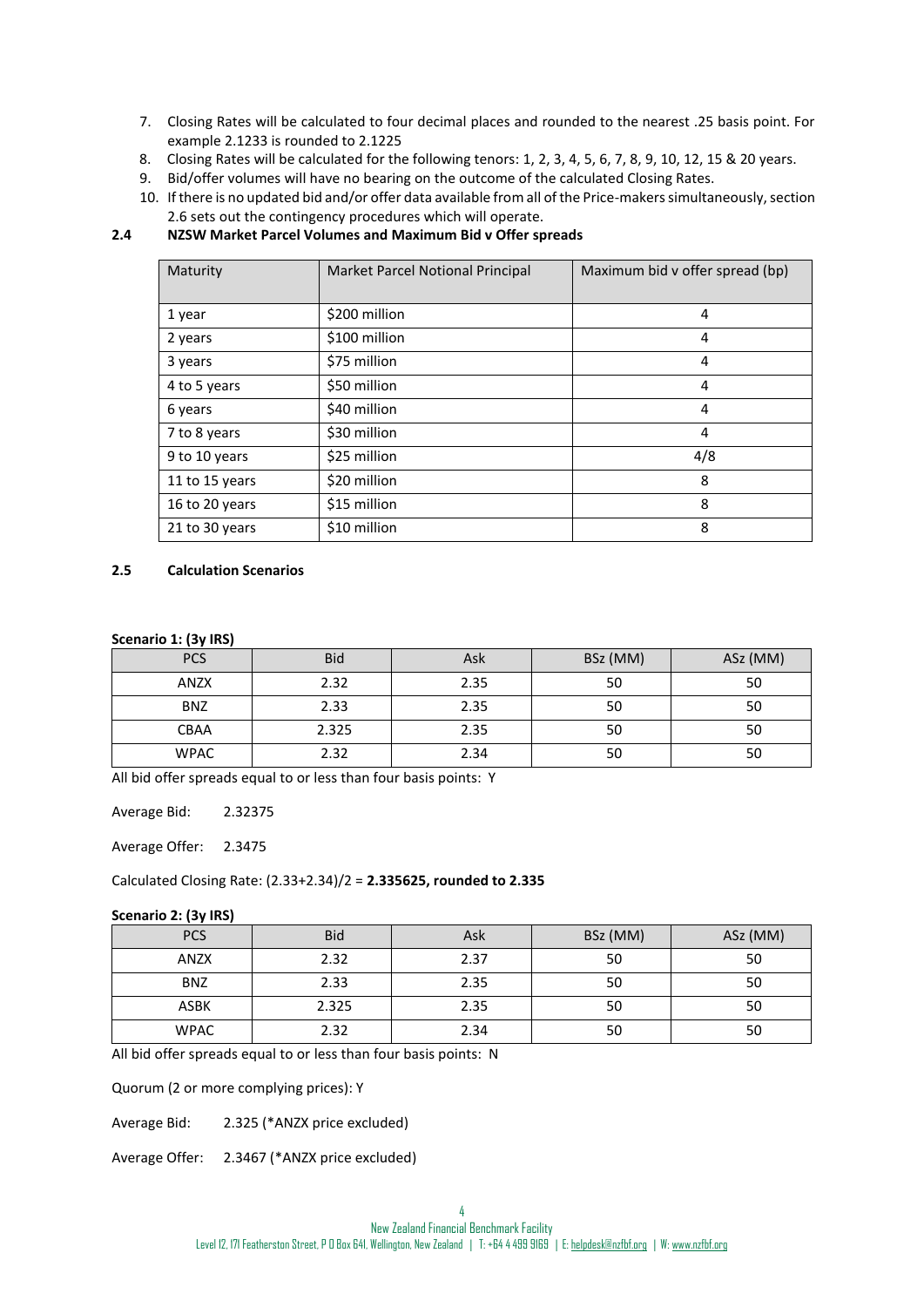#### Calculated Closing Rate: (2.325+2.3467)/2 = **2.3359, rounded to 2.335**

| <b>PCS</b>  | <b>Bid</b> | Ask  | BSz (MM) | ASz (MM) |
|-------------|------------|------|----------|----------|
| <b>ANZX</b> | 2.32       | 2.37 | 50       | 50       |
| <b>BNZ</b>  | 2.33       | 2.38 | 50       | 50       |
| <b>ASBK</b> | 2.325      | 2.37 | 50       | 50       |
| <b>WPAC</b> | 2.32       | 2.34 | 50       | 50       |

#### **Scenario 3: (3y IRS)**

All bid offer spreads equal to or less than four basis points: N

Quorum (2 or more complying prices): N

Average Bid: 2.32375 (All prices included based on stressed market conditions, no stale or one sided prices)

Average Offer: 2.365 (All prices included based on stressed market conditions, no stale or one sided prices)

Calculated Closing Rate: (2.32375+2.365)/2 = **2.344375**, rounded to **2.345**.

#### **2.6 Contingency Procedures**

In the event that no Closing Rate data is able to be obtained from Bloomberg at 16:32, the following process replaces the normal process.

16:32 – Final snap attempt. If no data is able to be accessed from BBG ALLQ source at this time – data taken from the most recent pre-close snap (between 16:15 and 16:30) will be used in the calculation process.

16.35 – If no data is available or a quorum of two compliant quotations can still not be achieved, the Closing Rate process is automatically extended by sixty (60) minutes. If the issue is technical, emails with a template for manual completion are sent to Price-makers. Once responses have been obtained, this data is then used by the NZFBF to calculate closes (assuming a quorum of 2 Price-makers is obtained).

The NZFBF Helpdesk will also make contact with Price-makers as a follow up reminder.

17:05 - Email window closes

17:15 – If no contact is made or no Closing Rate data is received directly from Price-makers, the data extracted from a snap taken earlier in the day (14:00) is used in the calculation process.

17:30 - If the data extracted from a snap taken earlier in the day (14:00) is also unavailable – no determination of Closing Rates is completed for that day.

### **2.7 Publication**

The NZSW Closing Rate information will be published in accordance with the following protocol:

- Display of average Closing Rates on NZdata pages will be displayed in an ascending date of maturity and include an average rate for each security.
- Calculated Closing Rates will be disseminated to all participating Information Vendors by no later than 16:55 NZST on the Business Day to which they apply.

The data is distributed to subscribers via:

- An XML feed to the information vendors. Vendors are obligated to display the NZSW Closing rates on their vendor screens upon immediate receipt of the XML data;
- Spreadsheet distribution for subscribers to the NZSW Close service.
- The data noted above is also available free-to-air with a 24-hour delay on the NZFBF [website](https://www.nzfma.org/data/search.aspx).
- •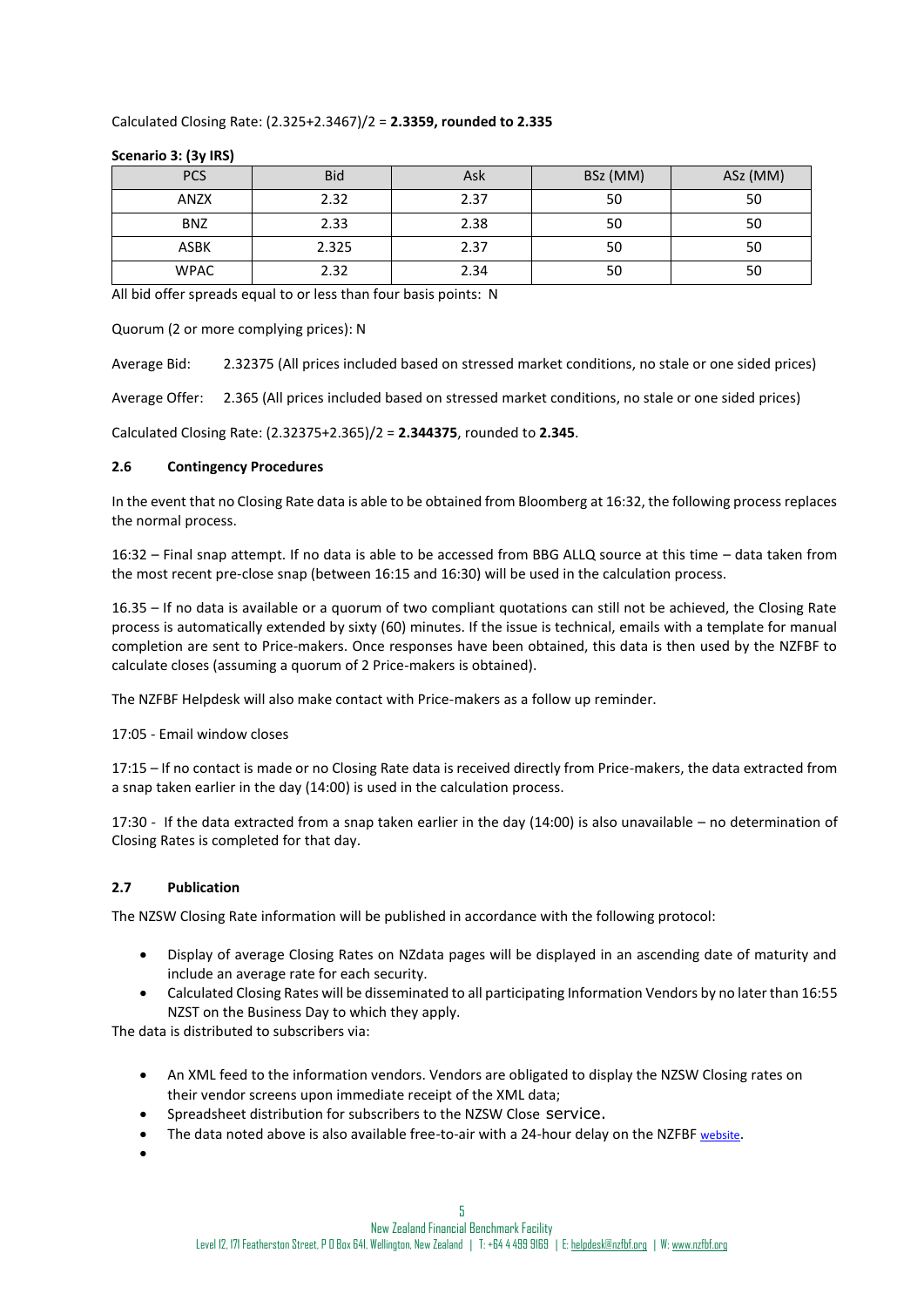# **2.8 Final Stage Methodology**

The Final Stage Methodology defines how the NZFBF will seek contributions from Closing Rate banks in the event that the Closing rates are not available and the Conduct Regulator, the FMA, instructs the banks to provide expert opinion.

Under the Final Stage Methodology, Closing Rates are defined as representative mid-rates for pre-approved and eligible NZ Interest Rate Swaps that are traded in the local New Zealand market at approximately 4.32pm on any NZ business day. Contributors must only submit Closing rates for NZ Interest Rate Swaps that solely reflect the above definition.

Contributors should develop an internal Submissions Guide, formulated in accordance with the Closing Rate Final Stage Methodology and Code of Conduct when submitting Closing Rates. For clarity, each Contributor is only required to submit rates that are reflective of their own mid-rates for the eligible NZ Interest Rate Swaps.

## **Guidance on selection and priority of inputs**

Expert judgement involves the use of discretion by a Contributor when determining the data inputs to be used in rate submissions and adjusting these inputs where necessary to reflect current market conditions. Contributors must identify a range of data inputs that may be used in determining NZ Interest Rate Swaps closing submissions as part of their Submission Guide. Where possible, expert judgement should be supported by market data. In developing the Submission Guide, Contributors may have regard to the following:

- Contributor's genuine business purposes (where applicable in the context of submission);
- Trading in NZ Interest Rate Swaps by a Market Participant should be based on its genuine business purposes to buy or sell the derivative, as determined by the Market Participant.

Without limiting the matters it may have regard to and for the avoidance of doubt, in determining its genuine business purposes to buy or sell NZ Interest Rate Swaps, a Market Participant may have regard to:

- o credit risk limit management when trading NZ Interest Rate Swaps; and,
- o price and/or volume discovery.

and extrapolation of values using:

- Transactions in related NZ Interest Rate Swap markets (local and offshore);
- Transactions or quotes in local interest rate derivative markets that are independent of NZ Interest Rate Swaps; and,
- Prior or historical NZ Interest Rate Swap data, accounting for current market conditions. A parallel shift may be applied to the data in order to reflect recent events/activity.

In addition to quantitative elements such as the above, the Submission Guide should also incorporate the use of qualitative elements (i.e. expert judgement) with sufficient flexibility where quantitative data is limited or unavailable.

In determining the priority of inputs, the below guidance should be observed:

- Transactional based data should be accorded the highest priority with transactional data that meets some or all of the criteria noted in section 2.1;
- Executable quote data should be accorded higher priority than indicative quote data;
- The most recent transactions in NZ Interest Rate Swaps should be given higher weighting relative to historical transactions.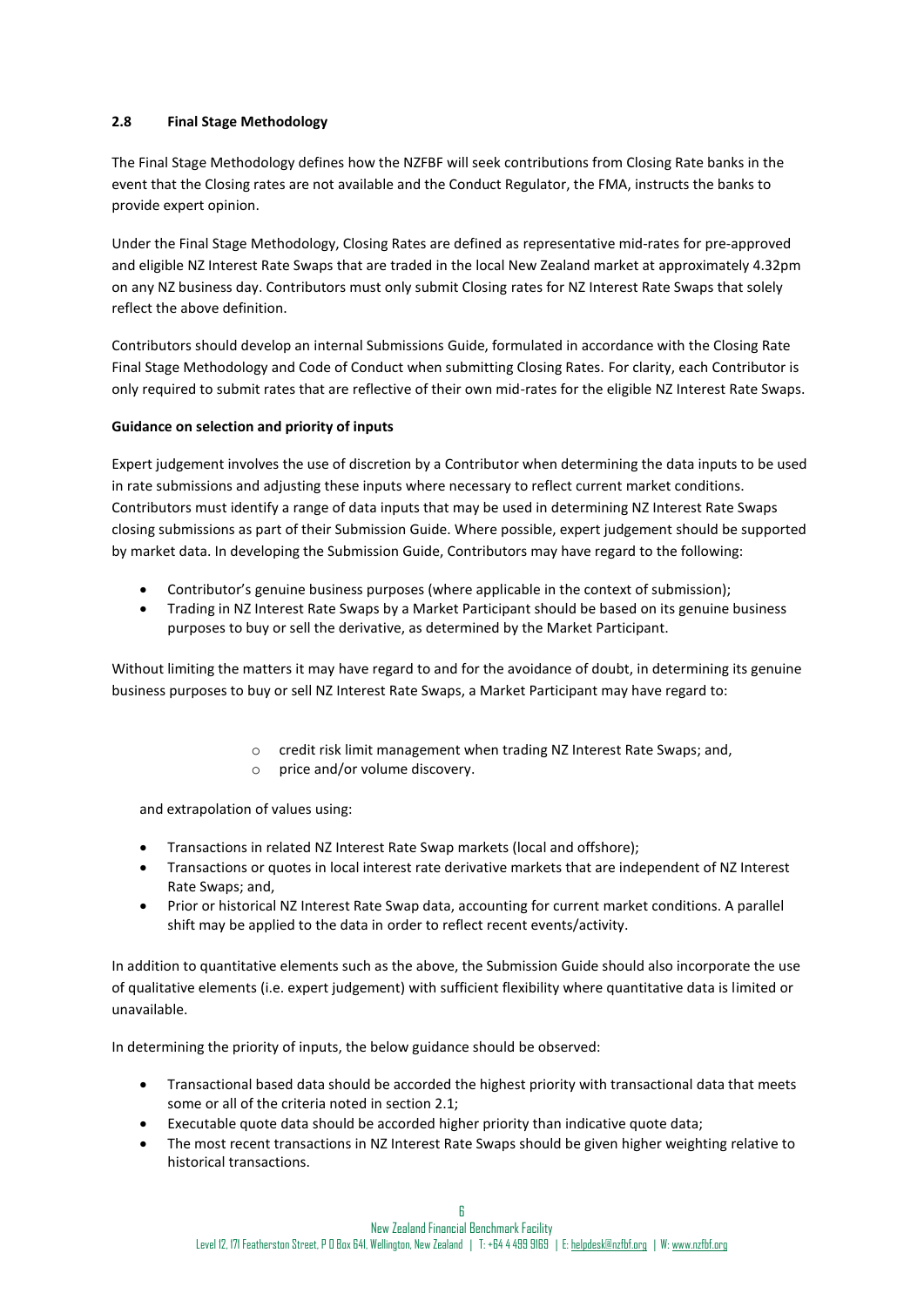### **2.9 Closing Rate Cessation Procedures**

These procedures concern the actions that will be taken by the NZFBF, in the event of cessation of a benchmark, in this case Closing Rates.

Various factors, including external factors beyond the control of the NZFBF, might necessitate material changes to the Closing Rates. Subscribers and stakeholders of Closing rates should have robust fall-back provisions in place in the event of material change or cessation of the Closing Rates. For example, cessation can be invoked by the NZFBF if they believe they are not in a position to calculate and publish Closing Rates and/or the benchmark is no longer representative.

Other entities within New Zealand can also invoke the cessation of the Closing Rates if they believe NZFBF is not in a position to calculate and publish Closing Rates and/or the benchmark is no longer representative. For example, the relevant Regulator or the Central Bank. These procedures do not refer to their actions or procedures.

Prior to cessation notice will be provided to the necessary stakeholders and subscribers that there were issues pertaining to the calculation and publication of the Closing Rates. However, if cessation was to occur the NZFBF would notify:

- The NZFBF Board;
- The regulator, the Financial Markets Authority;
- The Reserve Bank of New Zealand; and,
- Subscribers and other stakeholders of the Closing Rates.

Such notice would include:

- A description of the issue;
- When cessation would likely occur;
- The potential to use other benchmarks be they a fall-back benchmark interest rate or some other benchmark. The time required to implement a new benchmark if one is available;
- The NZFBF's ability to continue as the Benchmark Administrator; and,
- Options for an alternate Benchmark Administrator, if the NZFBF were unable to continue.

### **Voluntary discontinuation**

If the NZFBF determined it could no longer continue as the Benchmark Administrator, for whatever reason, it would notify the stakeholders noted above. Following this a market notification would be made giving at least six-month's notice.

The NZFBF would work with stakeholders to identify expressions of interest from other administrators in publishing the Closing Rates and the NZFBF would be prepared to work with the successful administrator to transition the benchmark.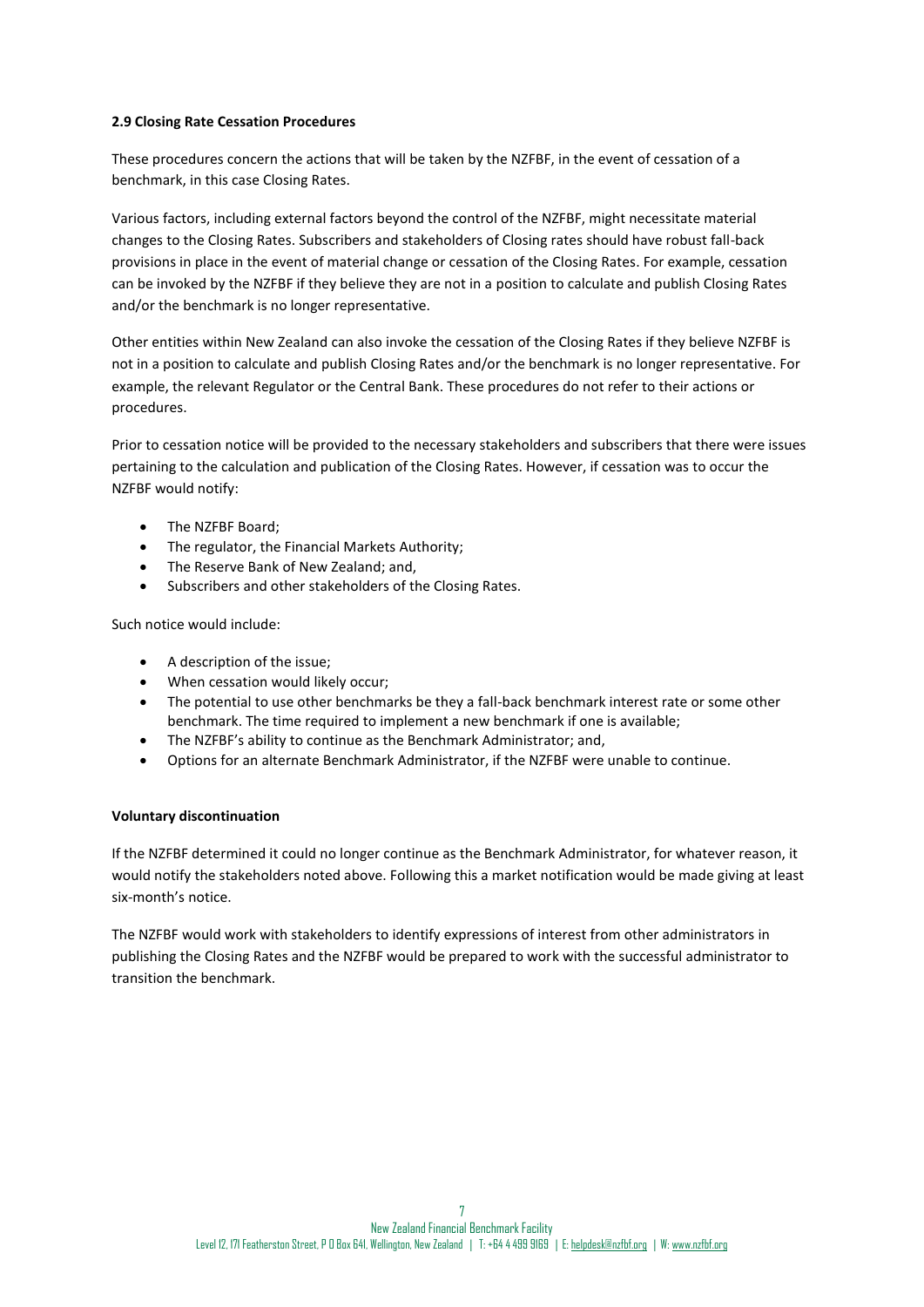# **3.0 APPENDIX V**

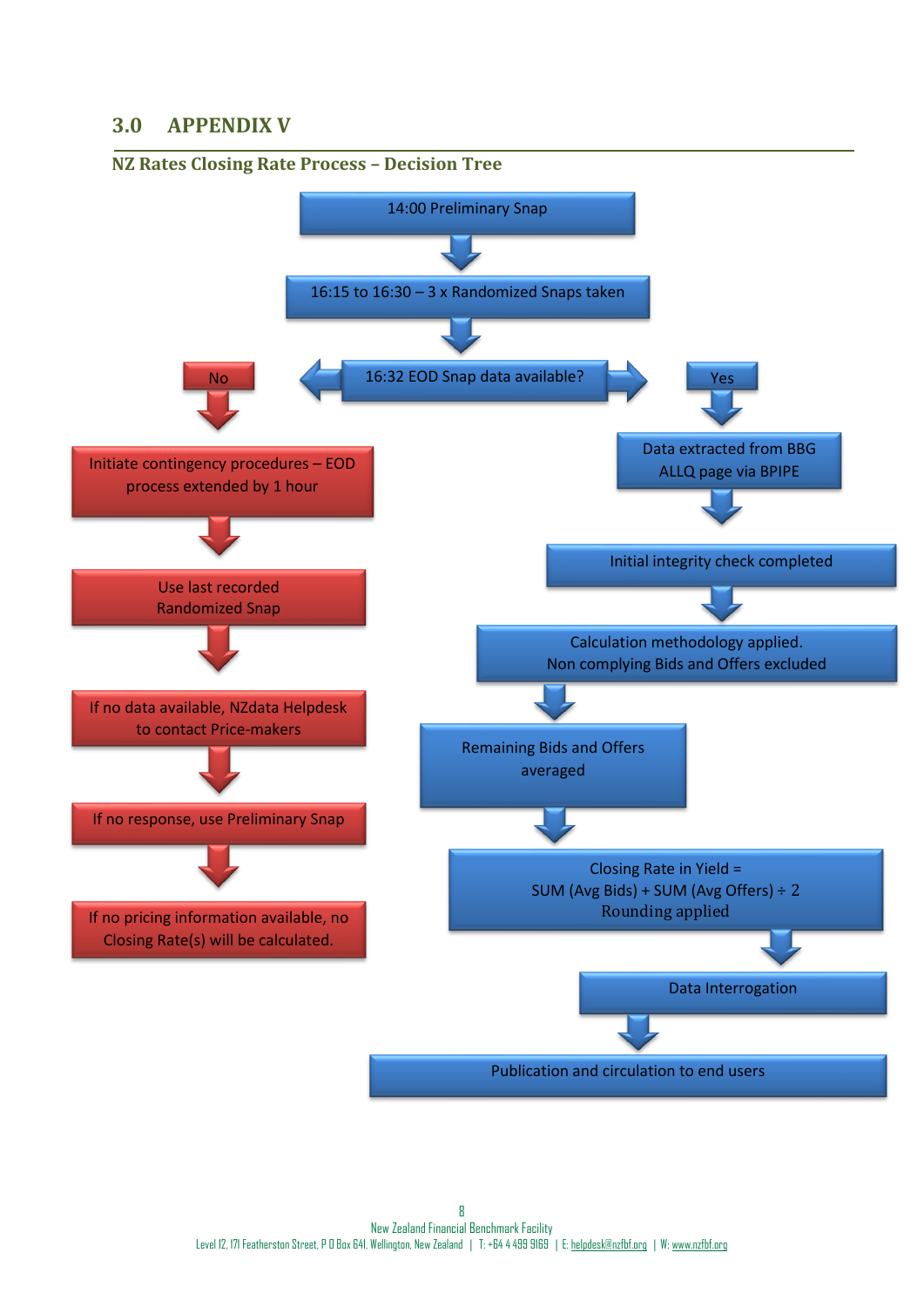# **4.0 APPENDIX VI<sup>1</sup>**

# **Key Definitions**

**Administration:** Includes all stages and processes involved in the production and dissemination of a Closing Rate, including:

a) Collecting, analysing and/or processing information or expressions of opinion for the purposes of the determination of a Closing Rate;

b) Determining a Closing Rate through the application of a formula or another method of calculating the information or expressions of opinions provided for that purpose; and

c) Dissemination to users, including any review, adjustment and modification to this process.

**ALL Quote (ALLQ):** Bloomberg screen that displays bid/offer quotes for securities and derivative instruments. ALLQ can also be used as a liquidity platform where trades can be executed through dealers with whom permission has been given to trade. ALLQ refreshes pricing automatically and displays the time for each pricing update.

**Audit trail**: For the purposes of the Closing Rate determination process, the documentation and retention of all relevant data, submissions, other information, judgments (including the rationale for any exclusions of data), analyses and identities of Submitters used in the Closing Rate setting process for an appropriate period.

**Benchmark**: The Benchmarks in scope of this report are prices, estimates, rates, indices or values that are:

a) Made available to users, whether free of charge or for payment;

b) Calculated periodically, entirely or partially by the application of a formula or another method of calculation to, or an assessment of, the value of one or more underlying Interests;

c) Used for reference for purposes that include one or more of the following:

- determining the interest payable, or other sums due, under loan agreements or under other financial contracts or instruments;
- determining the price at which a financial instrument may be bought or sold or traded or redeemed, or the value of a financial instrument; and/or
- measuring the performance of a financial instrument.

**Benchmark Administrator ("Administrator"):** An entity or legal person that controls the creation and operation of the Closing Rate Administration process, whether or not it owns the intellectual property relating to the Closing Rates. In particular, it has responsibility for all stages of the Closing Rate Administration process, including:

- 1. The calculation of the Closing Rates;
- 2. Determining and applying the Closing Rate methodology; and
- 3. Disseminating the Closing Rates.

**Bloomberg:** A third party platform that provides a real time source of market data, pricing information and news.

**Bona fide:** Refers to data where the parties submitting the data have executed, or are prepared to execute, transactions generating such data and the concluded transactions were executed at arm's-length from each other.

**BPIPE:** BPIPE is the Bloomberg technology that allows users such as the NZFMA to access real time data from Bloomberg ALLQ pages based on predetermined parameters. For instance, with reference to Appendix 2, the following data could be readily obtained in a preferred format, e.g. xml and formatted according to the NZFMA's requirements.

**Business Day:** A Business Day is defined as a day on which banks in New Zealand are generally open for business (refer NZFMA website for a detailed definition).

<sup>1</sup> *Source: IOSCO Principles for Financial Benchmarks July 2013 and NZFMA internal documents.*